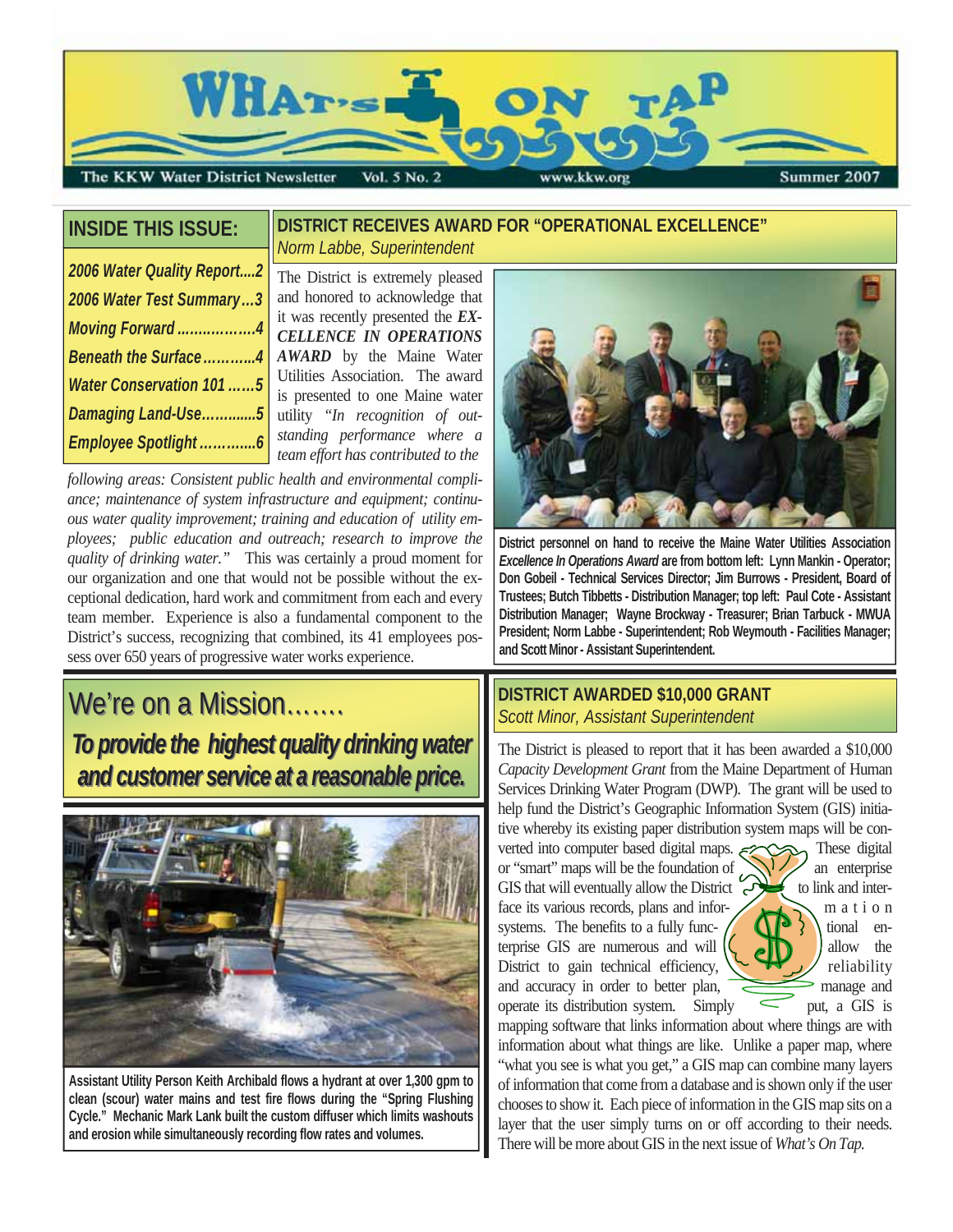# **2006 Water Quality Report**

#### **CONGRATULATIONS! YOUR WATER MEETS OR EXCEEDS ALL FEDERAL AND STATE DRINKING WATER REQUIREMENTS.**

Since its incorporation in 1921, the Kennebunk, Kennebunkport & Wells Water District (District) has considered water quality of the utmost importance. The District vigilantly monitors and safeguards its water supplies and is proud to report that it continued to meet or exceed all drinking water quality requirements during 2006. Our highly trained and licensed Water System Operators are committed to providing our customers with drinking water that surpasses State and Federal standards for safety and quality. In doing so, we work to conserve and preserve our water sources.

## **WATER FACTS**

The Federal Environmental Protection Agency (EPA) wants you to know………..that sources of drinking water, both tap and bottled water, include rivers, lakes, streams, ponds, reservoirs, springs and wells. As water travels over the surface of the land or through the ground, it dissolves naturally occurring minerals and, in some cases, radioactive material, and can pick up substances resulting from the presence of animals or from human activity.

Contaminants that may be present in source water include:

**Microbial contaminants** such as viruses and bacteria that may come from sewage treatment plants, septic systems, agricultural livestock operations and wildlife;

**Inorganic contaminants** such as salts and metals, that can be naturally occurring or result from urban stormwater runoff, industrial or domestic wastewater discharges, oil and gas production, mining or farming;

**Pesticides and herbicides** that may come from a variety of sources such as agriculture, urban stormwater runoff and residential uses;

**Organic chemical contaminants** including synthetic and volatile organic chemicals, that are byproducts of industrial processes and petroleum production, and can also come from gas stations, urban stormwater runoff, and septic systems; and

**Radioactive contaminants** which can be naturally occurring or be the result of oil and gas production and mining activities.

To ensure that tap water is safe to drink, EPA and the Maine Department of Human Services Drinking Water Program (DWP) prescribe regulations that limit the amount of certain contaminants in water provided by public water systems. Regulations are also established to limit contaminants in bottled water to ensure the same protection for public health.

#### **WATER SOURCE**

The District's primary source of drinking water is Branch Brook. The brook, for the most part, is the town line between Kennebunk and Wells and originates in the town of Sanford. The District also utilizes groundwater from its three well water supplies to supplement Branch Brook during periods of peak seasonal demand and as an alternative supply source during plant shutdowns.

Protection of the Branch Brook watershed remains a top priority (see *The Cost of Damaging Land Use* article on page 5). We continue to purchase property and acquire conservation easements within the watershed as opportunities arise. You can help too. Please be careful as you live, work and play to limit what goes into storm drains, tributaries and surface waters to help preserve the water quality and the diverse ecosystems it supports. If you witness suspicious activity within the Branch Brook watershed, please report it immediately by calling the District at 985-2362 or notifying the local Police authorities (Kennebunk - 985-6121, Wells - 646-9354, and Sanford - 324-9170).

## **SOURCE WATER ASSESSMENT**

The Source Water Assessment Program (SWAP) is an initiative started by the 1996 Safe Drinking Water Act Amendments. The underlying intent of SWAP is to characterize a source of supply watershed and generate awareness of potential contamination threats. The overall risk rating assigned to the Branch Brook supply was low. Future development and soil erosion were identified as potential low to moderate risks. Assessment results are available at public water suppliers, town offices and the DWP. Contact the DWP at 287-2070 for more SWAP information.

#### **WATER QUALITY MONITORING/REPORTING**

To comply with State and Federal drinking water regulations, we annually perform over 10,000 tests on your drinking water. Although not required, we conduct an additional 15,000 tests to ensure that the highest quality water is produced and distributed. We also constantly monitor the Filtration Plant, wells, booster stations and water reservoirs with continuous on-line instruments. If you would like more information relating to water quality tests, please give us a call at 985-2362. The chart on page 3, indicating 2006 test results, excludes 72 individual parameters that tested below detectable levels. The definitions and abbreviations that follow the chart are provided to give a clearer understanding of the results.

#### **TREATMENT PROCESS**

**Surface Water** from Branch Brook flows into our Filtration Plant where multiple processes are used to remove particles and microorganisms. The first process is COAGULATION, where chemicals (primarily food-grade alum) are added causing particles to destabilize and attract to each other. Then FLOCCULATION occurs in mixing chambers where the small particles combine into larger particles called floc. After this, CLARIFICATION occurs in the settling basins where the heavier floc particles settle out. Chlorine is then introduced for PRIMARY DISINFECTION. The FILTRATION process follows where clarified water passes through dual media filters (sand and anthracite) to remove any remaining floc particles. Finished water chemistry is then optimized for CORROSION CONTROL, FLUORIDATION, and SECONDARY DISINFECTION prior to being pumped into our distribution system where over 205 miles of main and 7 storage tanks distribute water to the District's customers.

**Ground Water** from any of the our three well sites (5 wells) is pumped to our central Pumping, Treatment and Recycling Facility (PTR) where the water chemistry is optimized for CORROSION CONTROL, FLUORIDATION, and DISENFECTION before being pumped directly into the distribution system.

## **HEALTH INFORMATION**

Drinking water, including bottled water, may reasonably be expected to contain trace amounts of some contaminants. The presence of contaminants does not necessarily indicate that water poses a health risk. Some people may be more vulnerable to contaminants in drinking water than the general population. Immuno-compromised persons such as persons with cancer undergoing chemotherapy, persons who have undergone organ transplants, people with HIV/AIDS or other immune system disorders, some elderly and infants can be particularly at risk for infections. These people should seek advice about drinking water from their health care providers. For more information about contaminants and potential health effects and EPA/CDC guidelines on appropriate means to lessen the risk of infection by Cryptosporidium and other microbial contaminants, contact EPA Safe Drinking Water Hotline (1-800-426-4791) or the ME DWP (287-2070).

## **BOARD OF TRUSTEES MEETINGS**

The Board of Trustees typically meets at 3 PM on the 4th Wednesday (Jan. - Oct.) and the 3rd Wednesday (Nov. and Dec.) at the District's 92 Main Street Office in Kennebunk. Please call ahead to confirm meeting times and dates.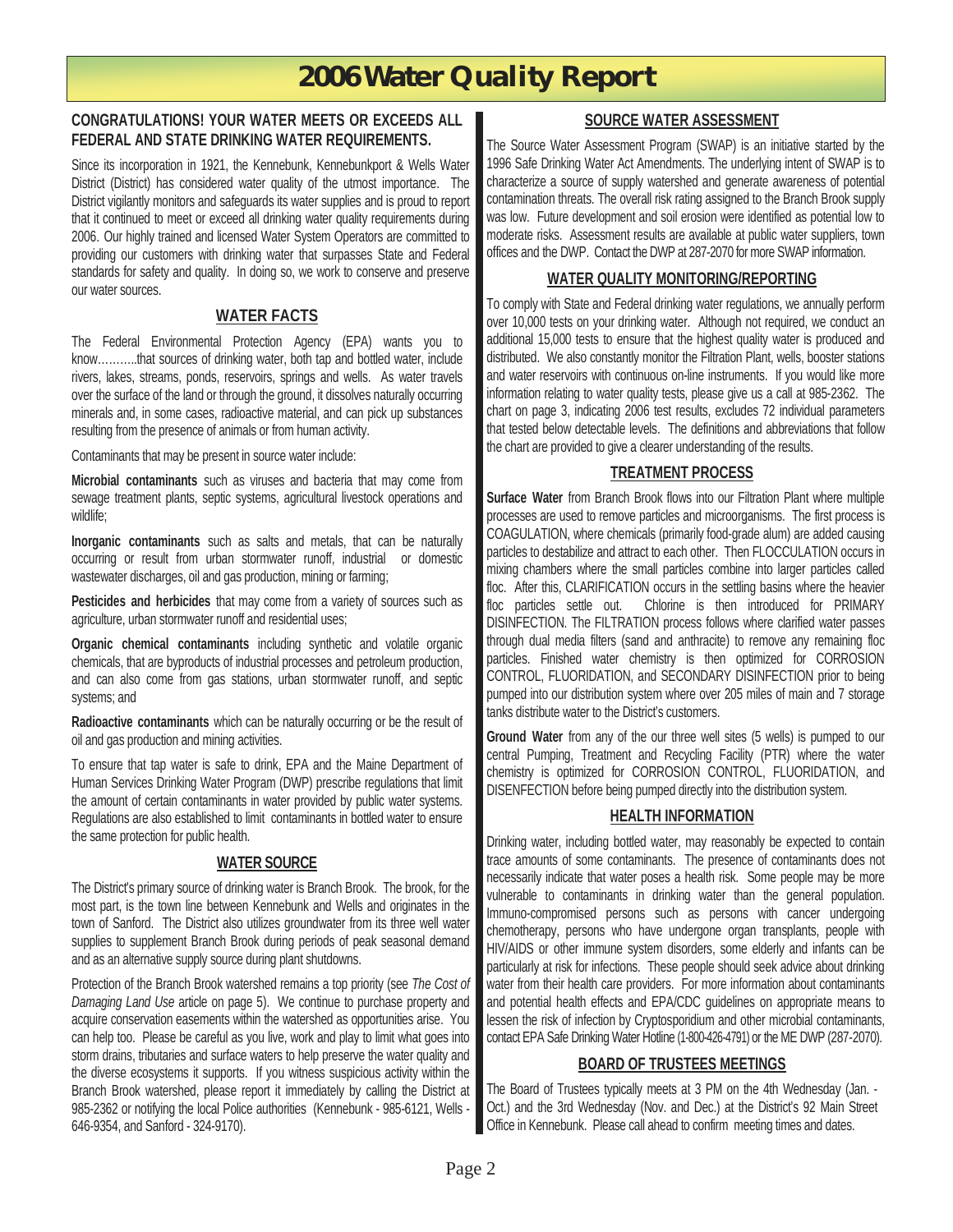|                               | 2006 Test Summary    |                                 |                                                                            |                     |                            |                                   |  |  |
|-------------------------------|----------------------|---------------------------------|----------------------------------------------------------------------------|---------------------|----------------------------|-----------------------------------|--|--|
|                               |                      | <b>Monitored</b><br>Parameter   | Major<br>Source(s)                                                         | <b>MCLG</b>         | <b>MCL</b>                 | <b>District</b><br><b>Results</b> |  |  |
|                               |                      | Total Coliform Bacteria (1)     | Naturally present in the environment.                                      | 0 pos / month       | 1 pos/month                | 0 <sub>ch</sub>                   |  |  |
|                               | Distribution System  | Trihalomethanes (RAA) (7)       | By-product of drinking water chlorination.                                 | $0$ ppb             | 80 ppb                     | 20.12 ppb (R=11.5-30.9)           |  |  |
|                               |                      | Haloacetic Acids (RAA) (7)      | By-product of drinking water chlorination.                                 | $0$ ppb             | 60 ppb                     | 18.5 ppb $(R=10.0-27.0)$          |  |  |
|                               |                      | Lead (90th % Value) (4)         | Corrosion of household plumbing.                                           | $0$ ppb             | $AL = 15$ ppb              | $< 5$ ppb                         |  |  |
| <b>Standards</b>              |                      | Copper (90th % Value) (4)       | Corrosion of household plumbing.                                           | $1.3$ ppm           | $AL = 1.3$ ppm             | $<$ 0.05 ppm                      |  |  |
|                               |                      | Fluoride (2)                    | Natural occurrence from deposits. Water                                    | $1.2$ ppm           | 4 ppm                      | 2.20 ppm Max.                     |  |  |
|                               |                      |                                 | additive which promotes dental health.                                     |                     |                            |                                   |  |  |
|                               |                      | <b>Barium</b>                   | Drilling wastes, metal refineries, natural deposits.                       | 2 ppm               | 2 ppm                      | $0.005$ ppm                       |  |  |
|                               |                      | <b>Mercury</b>                  | Air deposits from industry, runoff, crops                                  | 2 ppb               | 2 ppb                      | $< 0.2$ ppb                       |  |  |
|                               |                      | <b>N</b> itrite                 | Fertilizer, septic leaching, natural deposits.                             | 1 ppm               | 1 ppm                      | $< 0.01$ ppm                      |  |  |
|                               | Treated Source Water | Nitrate $(3)$                   | Fertilizer, septic leaching, natural deposits.                             | 10 ppm              | 10 ppm                     | $0.26$ ppm                        |  |  |
|                               |                      | Gross Alpha (5)                 | Naturally occuring radioactivity in bedrock.                               | 0 <sub>p</sub> Ci/L | 15 pCi/L                   | 0.949 pCi/L                       |  |  |
| <b>Primary Drinking Water</b> |                      | Chromium                        | Natural deposits; discharge from steel & pulp mills                        | $0.1$ ppm           | $0.1$ ppm                  | $0.0005$ ppm                      |  |  |
|                               |                      | <b>Turbidity</b>                | Soil and organic matter runoff.                                            | n/a                 | <0.3 NTU in 95% of samples | 0% Above 0.23                     |  |  |
|                               |                      | Di (2-ehtylhexyl)-phthalate (6) | Discharge from rubber & chemical factories; plastics                       | 0 ppb               | 6 ppb                      | $0.20$ ppb                        |  |  |
|                               |                      | <b>VOCs</b>                     | Contact District for information. Testing conducted in 2003.               |                     |                            | <b>None Detected</b>              |  |  |
|                               |                      | <b>Herbicides</b>               | Testing waiver to all of the contaminants by Maine Drinking Water Program. |                     | Waiver                     |                                   |  |  |
|                               |                      | <b>Pesticides</b>               | UCMR screening performed in 2005.                                          | 6 ppb               | 6 ppb                      | <b>None Detected</b>              |  |  |
| Secondary                     | Standards            | Chloride                        |                                                                            | n/a                 | 250 ppm                    | 15 ppm                            |  |  |
|                               |                      | <b>Manganese</b>                |                                                                            | n/a                 | 0.05 ppm                   | 0.001 ppm                         |  |  |
|                               |                      | Sodium                          |                                                                            | n/a                 | 20 ppm                     | 19 ppm                            |  |  |
|                               |                      | Sulfate                         |                                                                            | n/a                 | 250 ppm                    | 13 ppm                            |  |  |
|                               |                      | <b>Zinc</b>                     |                                                                            | n/a                 | 5 ppm                      | $0.001$ ppm                       |  |  |

## **Notes**

1) **Total Coliform Bacteria**: Reported as the highest monthly number of positive samples, for water systems that take <40 samples per month.

2) **Fluoride**: Fluoride levels must be maintained between 1-2 ppm for those water systems that fluoridate. Fluoride in drinking water at the half the MCL or more may cause mottling of children's teeth, usually in children less than nine years old. Mottling, also know as dental fluorosis, may include brown staining and/or pitting of the teeth, and occurs only in developing teeth before they erupt from the gums. The District exceeded the secondary standard of 2 ppm for fluoride on one of its four monthly fluoride tests in June 2006 (result was 2.2 ppm as noted in the table). Secondary standards are guidelines for contaminates that may cause cosmetic or aesthetic effects.

- 3) **Nitrate**: Nitrate in drinking water at levels above 10 ppm is a health risk for infants of less than six months of age.
- 4) **Lead/Copper**: Action levels are measured at consumer's faucet. 90% of the tests must be equal to or below the action levels.
- 5) **Gross Alpha**: Action level over 5 pCi/l requires testing for Radium. Action level over 15 pCi/l requires testing for Uranium and Radon.
- 6) **Di (2-exthylhexyl)-phthalate**: A water sample collected on July 19, 2005 showed the presence of Di (2-ethylhexyl) phthalate at 14ppb which is higher than the Maximum Contaminant Level (MCL) of 6 ppb. Phthalates are given off from plastics and are easily picked up from the air and plastic components in the plumbing when water samples are collected. All follow-up testing has shown the levels of phthalates to be barely detectable (0.12 ppb and 0.20 ppb) indicating the initial high sample very likely was not due to water contamination. Testing will continue on a quarterly basis.
- 7) **Trihalomethanes/Haloacetic Acids**: The results for TTHMs and HAACs are running annual averages.

| шаншылы                                                                                                                                                                                                                                                                                                                                                                                                                                                                                                                                                                                                                                                                                                                                                                                                                                                                                                            |                                                                                                                                                                                                                                                                                                                                                                                                                                                                                                                                                                                                                                                                                                                                                                                                                                                                                                                                                    |  |  |  |  |
|--------------------------------------------------------------------------------------------------------------------------------------------------------------------------------------------------------------------------------------------------------------------------------------------------------------------------------------------------------------------------------------------------------------------------------------------------------------------------------------------------------------------------------------------------------------------------------------------------------------------------------------------------------------------------------------------------------------------------------------------------------------------------------------------------------------------------------------------------------------------------------------------------------------------|----------------------------------------------------------------------------------------------------------------------------------------------------------------------------------------------------------------------------------------------------------------------------------------------------------------------------------------------------------------------------------------------------------------------------------------------------------------------------------------------------------------------------------------------------------------------------------------------------------------------------------------------------------------------------------------------------------------------------------------------------------------------------------------------------------------------------------------------------------------------------------------------------------------------------------------------------|--|--|--|--|
| AL - Action level - the concentration of a contaminant which, if exceeded, triggers<br>treatment and other requirements which a water system must follow.<br>MCL - Maximum contaminant level - the highest level of a contaminant that is allowed<br>in drinking water. MCLs are set as close to the MCLGs as feasible using the best<br>available treatment technology.<br>MCLG - Maximum contamination level goal - the level of a contaminant in drinking   maximum level (0.3 ntu) for the treatment technique used.<br>water below which there is no known or expected risk to health. MCLGs allow for a<br>margin of safety.<br>cfu - colony forming units; ntu - nephelometric turbidity units; pos - positive samples;<br>ppm - parts per million; ppb - parts per billion<br>RAA - Running Annual Average - the average of all monthly or quarterly samples for<br>the last year at all sample locations. | Treatment technique - A required process intended to reduce the contaminant level.<br>Turbidity - This is a measurement of water clarity. It is a good indicator of the effective-<br>ness of our filtration process. Excessive turbidity levels can cause problems with water<br>disinfection. 0.23 ntu was the highest measure of turbidity for 2006. Average finished<br>water turbidity was less than 0.1 ntu. 100% of the samples taken were below the<br>Variance or Waiver - Statement of U.S. EPA permission not to meet an MCL, testing<br>requirement or a treatment technique under certain conditions.<br>Synthetic Organic Chemicals Waiver - The State of Maine Drinking Water Program<br>granted the District a partial waiver for water testing for synthetic organic compounds<br>for the period 1/1/2005 through 12/31/2007. Waivers are issued based on the land use<br>activities in the vicinity of the water supply sources. |  |  |  |  |
|                                                                                                                                                                                                                                                                                                                                                                                                                                                                                                                                                                                                                                                                                                                                                                                                                                                                                                                    |                                                                                                                                                                                                                                                                                                                                                                                                                                                                                                                                                                                                                                                                                                                                                                                                                                                                                                                                                    |  |  |  |  |

## **Definitions**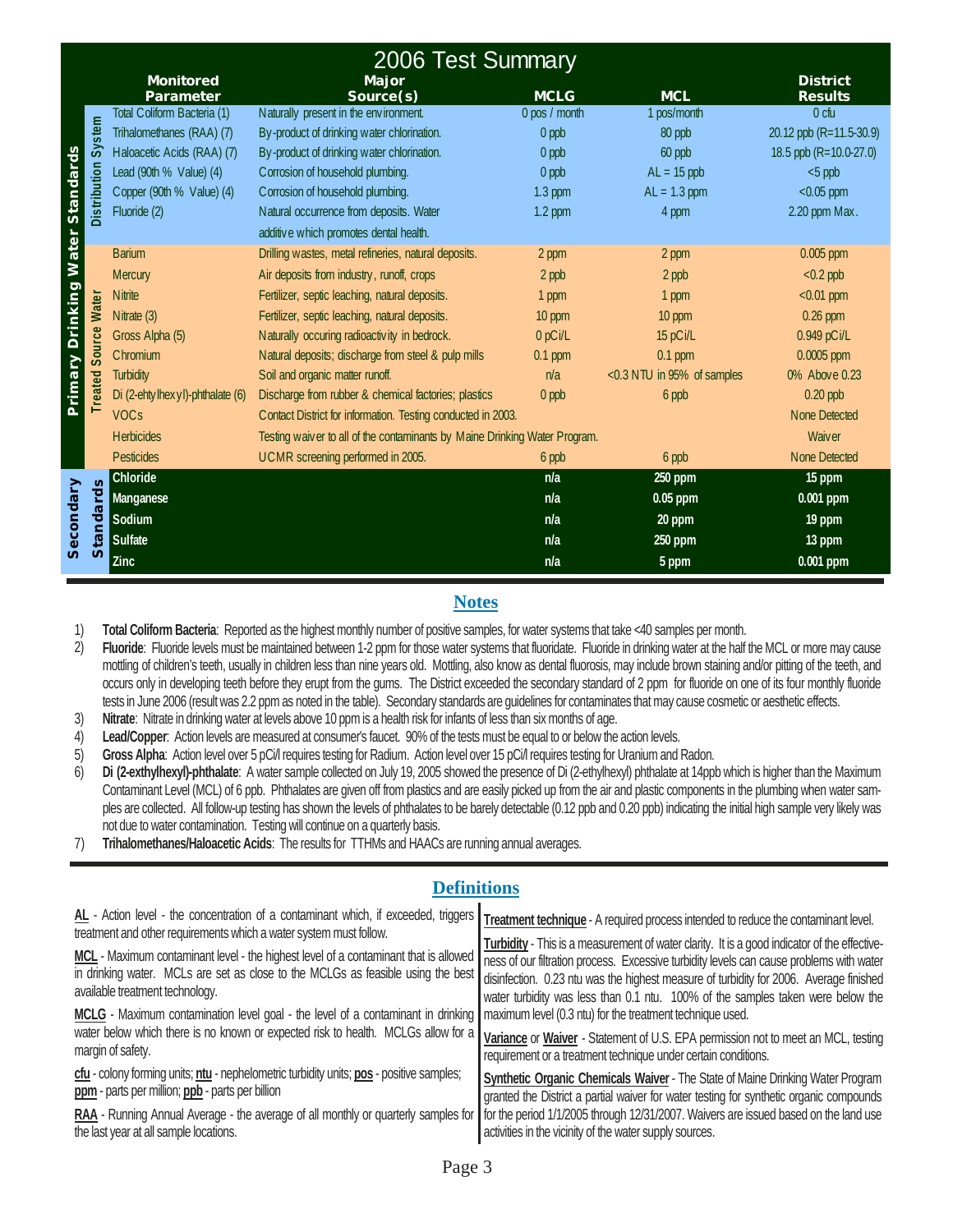As predicted in our previous newsletter, 2007 was expected to be a challenging year. However, one challenge we did not anticipate was the 2007 Patriot's Day Flood. Like the 2006 Mother's Day Flood, the Patriot's Day Flood resulted in the District taking its treatment plant off-line for several days as a precautionary measure due to Branch Brook spilling over its banks. Thanks to some hard work, long hours, and an exemplary effort from our staff, we were able to ride out the event without any significant damage to our facilities. Speaking of our awesome staff, here's some additional successes:

## **District Gets State-Wide Awards**

In addition to the "Excellence in Operations" award noted on page 1 (see *District Receives Award For Operational Excellence*), our own Don Gobeil, Director of Technical Services, won the coveted Sid Anthony award, Rob Weymouth, Facilities Manager, won first place with one of his creations in the 'innovative gadgets' contest and Keith Archibald, Assistant Utility Person, won first place in the leak detection contest. For more information of this excellent peer validation of "above and beyond performance", check out our web site at www.kkw.org.

#### **Watershed Land Purchases, Big and Small**

After much leg work and negotiation, the District has recently purchased several key pieces of Branch Brook watershed land. The three smaller parcels, which total about 40 acres, all front on or are adjacent to Branch Brook, and are all located in Kennebunk or Wells. The large land purchase, which is currently under contract and is scheduled for closing soon, is the large 'Wells Blueberry' parcel along the Wire Road in Wells. This innovative purchase, in partnership with The Nature Conservancy, will protect over 550 acres of watershed land from further residential development and will allow for the proper management of this large expanse of a rare grassland ecosystem. With primary funding for this multimillion dollar purchase being provided by The Nature Conservancy, along with some favorable owner financing terms for the District's share, we expect a negligible impact to our present and future water ratepayers.

#### **Threat to Drinking Water Supplies Successfully Mitigated**

As previously reported, the Maine Department of Environmental Protection (DEP) had proposed a water withdrawal rule that, in our case, would have severely restricted our continued use of Branch Brook, our primary supply source, during the peak summertime demand period. Thankfully, after much discussion, persuasion and political "enlightenment", Maine's water utilities seem to have dodged the bullet that would have allowed the DEP to override a utility's water withdrawal rights as set forth in their Legislatively granted Charters. By this summer, we expect to have in our hands a set of water withdrawal rules that will allow water utilities to retain their chartered rights to their water supplies, enabling them to fulfill their responsibility of supplying safe and economical drinking water to its public.

#### **BENEATH THE SURFACE - PROJECT UPDATES** *Don Gobeil, Technical Services Director*

As we rapidly approach the midpoint of 2007, it's a good opportunity to review where we are in our overall construction program. This year, our largest and most involved project was scheduled for the spring. We have recently completed a 1,680 foot section of new 20-inch main along the Route One corridor in Ogunquit. Our long range plan calls for replacing and upgrading all of the old 10-inch along Route One in Wells and Ogunquit. Including this year's section, we have replaced 4,600 feet of old 10-inch main since 2005, and have 2,400 feet remaining to complete this project. This will result in an overall improvement in system reliability and fire protection and allow us to meet an ever increasing demand at the southern end of our system.

The second large project is scheduled for the fall along Fishers Lane in Kennebunkport. This project is in anticipation of the Town of Kennebunkport's scheduled road rehabilitation work, and will involve 1,250 feet of 16-inch main that will replace an aged and obsolete 10-inch main.



**District crews saw cut 9" of pavement and 9" of concrete along busy Route 1 in Ogunquit prior to installing 1,680' of new 20" ductile iron water main. An additional 1,350' of new 20" main is slated for 2008 as a means to improve fire protection and system hydraulic capacity.** 

In between these two 'bookend' projects will be several smaller projects scheduled for this summer or fall. Included among these projects are the following streets in **Kennebunk**: Harris Lane with 450 feet of new 3-inch main; Dutcher Lane with 430 feet of new 3-inch main; and Bruen Place with 80 feet of new 3 inch main. The following streets in **Wells**: Devito Lane with 140 feet on new 4-inch main; Deptula Lane with 200 feet of new 3-inch main; and Raymond Lane with 100 feet of new 3-inch main. Rounding out the project list is Wesmore Circle in **Kennebunkport** with 200 feet of new 2-inch main planned for installation.

Additional information will go out to all customers residing within the affected project areas. As always, please feel free to contact us by telephone at 985-3385 or email at info@kkw.org regarding these projects or about our construction program in general. Please remember to pay close attention and use extra caution when driving through a construction project worksite.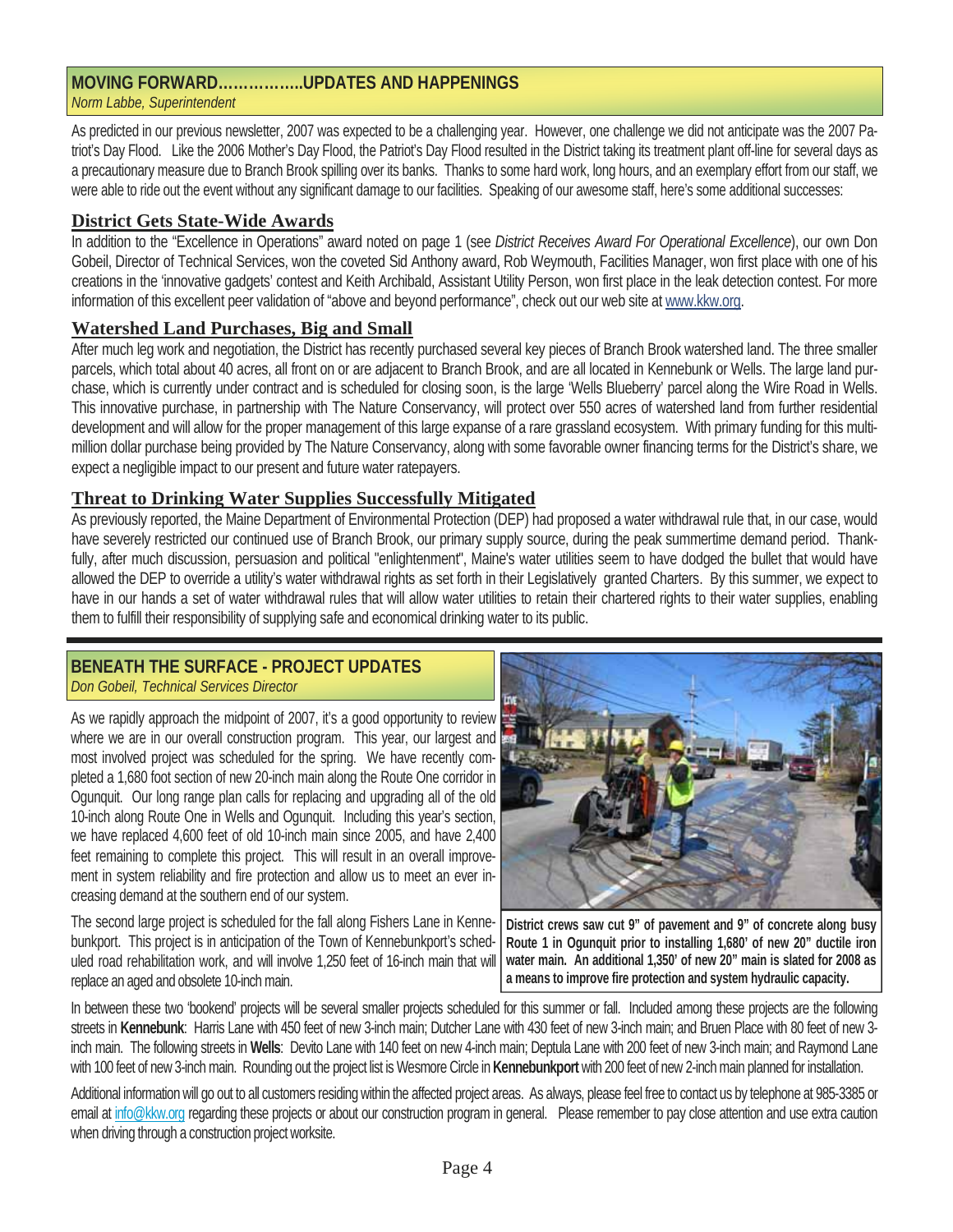#### **WATER CONSERVATION 101……………...HOUSEHOLD TIPS TO CONSERVE WATER AND SAVE MONEY** *Cindy Rounds, Administrative Assistant*

Recycling, volunteerism and water conservation share one common aspect, the more people that get involved, the more successful these efforts become. As we enter our peak summertime demand season, where as much as 20% of water use is for irrigating lawns and gardens, water conservation is the most cost-effective and environmentally sound way to reduce our demand for water.

# *Ten Proven Ways That Will Save The Most*

- Water your lawn only when it needs it. Step on your grass and if it springs back when you lift your foot, it doesn't need water. Irrigate lawns and gardens in the cool of the day (early morning is usually best) to avoid evaporation. Install a rain shut-off device on your automatic sprinklers to eliminate unnecessary watering. Use a timer on your lawn sprinklers to prevent over watering. Adjust your lawn mower to a higher setting. Taller grass shades root systems and holds soil moisture better than shorter grass. Estimated **savings of 1,500-3,000 gallons** per month.
- 2. Fix leaky toilets, faucets and plumbing joints. Estimated **savings of 600 to 1,200 gallons** per month for every leak stopped.
- 3. Don't run the hose while washing your car. Use a bucket of water and a quick hose rinse at the end. Estimated **savings of 150 gallons** for each car wash or **up to 1,200 gallons** per month for a two-car family.
- 4. Install water-saving shower heads or flow restrictors. Estimated **savings of 500-800 gallons** per month.
- 5. Shorten your showers. Even a one or two minute reduction can **save up to 700 gallons** per month.
- 6. Use a broom or blower instead of a hose to clean driveways and sidewalks. Can **save 150 gallons** or more each time. At once a week, that's **more than 600 gallons** per month.
- 7. Don't use your toilet as an ashtray or wastebasket. Can **save an estimated 400 to 600 gallons** per month.
- 8. Capture tap water. While waiting for hot water to warm up or cold water to cool down, catch the flow in a water jug to use later on house plants or your garden. Estimated **savings of 200-300 gallons** per month in the summertime.
- 9. Turn off the water while shaving and/or brushing your teeth. Estimated **savings of 3 gallons** per day for each activity.
- 10. If you have a pool, use a pool cover to cut down on evaporation. It will also keep your pool cleaner and reduce the need to add chemicals. Estimated **savings of 1,000 gallons** per month.

Please call us at 985-3385 or visit our website at **kkw.org** for additional water conservation tips, techniques and advice.

#### **THE CO\$T OF DAMAGING LAND - USE** *Don Gobeil, Technical Services Director*

In several of our past newsletters, we have detailed and discussed the damaging effects that ATVs and other off-road vehicles have had on the Branch Brook watershed area. There are many documented examples of the continuing damage that result from this illegal and imprudent off-road activity. Beyond the negative environmental effects, why should we be concerned?

Ever since the District's use of Branch Brook as a public drinking water supply, the area behind our Filtration Plant has been dammed to hold back water, creating an impoundment for our intake pipes. Because the Branch Brook watershed area is primarily made up of sand and gravel deposits, it has always been part of the natural cycle to have sediment wash down the brook during various weather events and settle out in our impoundment area. As the impoundment fills up with sediment, the water warms up and becomes more susceptible to oxygen depletion, algae growth and becomes generally more difficult and expensive to treat. As a result, the impoundment is periodically drained and excavated to remove the accumulated sediment. The historic interval between such periodic maintenance cycles has been every seven to ten years.



**Massive washout within the Branch Brook watershed located along a former illegal ATV trail. Illegal ATV trespass throughout the watershed has led to wide spread soil erosion and serious environmental damage.** 

We are now experiencing an acceleration of sediment buildup in our impoundment area that is reducing the dredging cycle to about five years, a direct result of the documented and measured ATV induced erosion activity. One recently measured gully has lost approximately 3,000 cubic yards of sand due to erosion since 2002. Another area has lost an equal amount in the last three years. All this material eventually gets washed downstream and settles out in our impoundment.

In 2002, the District dredged between 6,000 and 7,000 cubic yards of sediment from the impoundment at a cost of around \$30,000. This past February, the District again dredged another 7,000 cubic yards of material at a cost of **\$50,000**. Along with the increasing costs associated with maintaining the impoundment area, there are also added chemical costs associated with treating the water when rain events cause elevated amounts of sediment laden water to be washed downstream.

Add it all up, and we are seeing a growing financial impact to our ratepayers related to increased erosion resulting from illegal motorized activity in this environmentally sensitive area. We again would like to reaffirm our desire that people enjoy the many things that make the Branch Brook watershed so unique and special, but please do so in a way that is respectful of the environment and the District's ratepayers. Thank you.